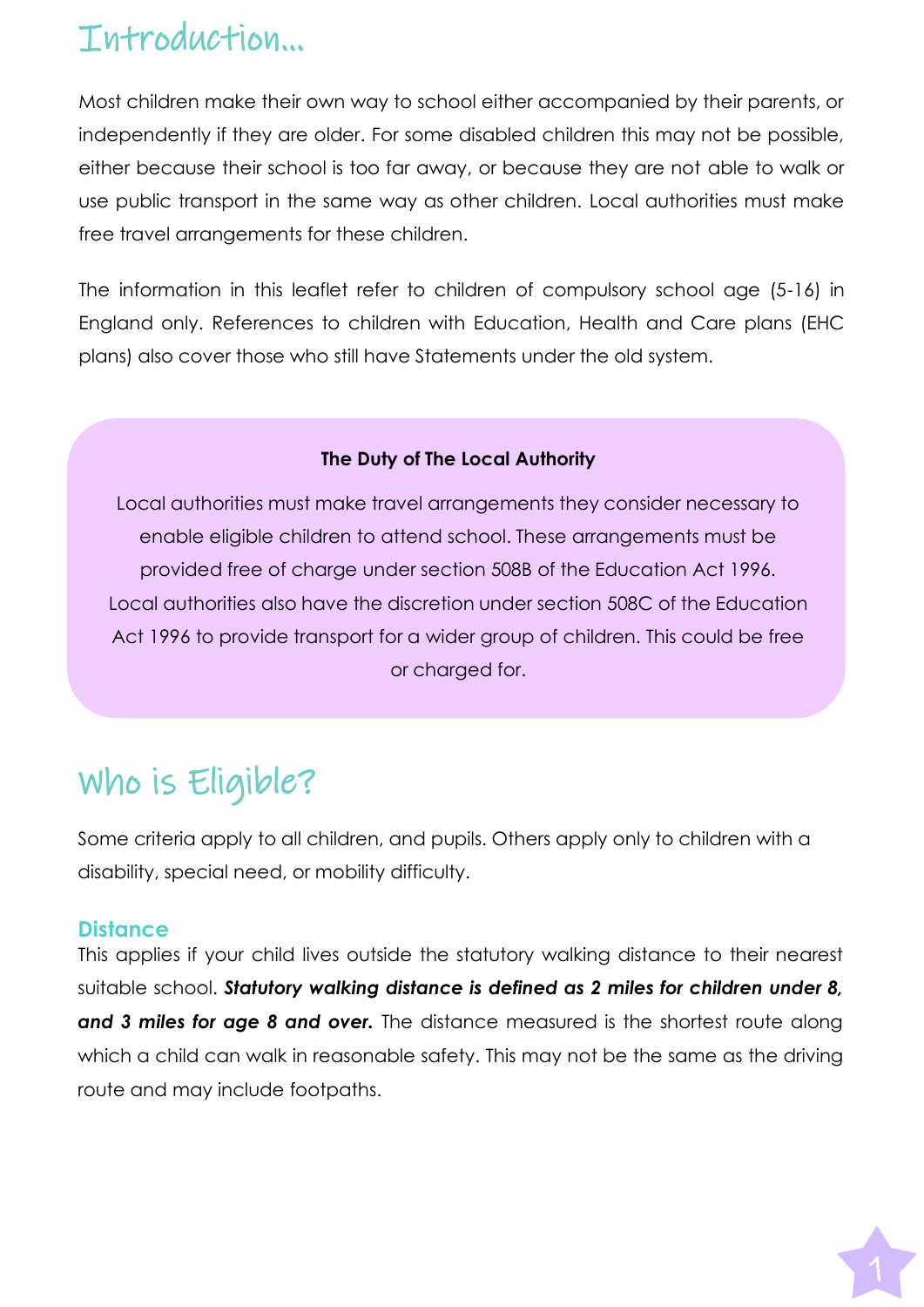### **Unsuitable Walking Route**

This applies if your child lives within the 2-mile or 3-mile limit but there is no safe walking route, for instance if the only route were along an unlit busy road with no pavement.

### **Children with a Special Educational Need, Disability, or Mobility Difficulty**

If your child cannot reasonably be expected to walk to school because of a special educational need, disability, or mobility problem, they will be entitled to free school transport, **regardless of the distance they live from the school**. An assessment must be made on the child's individual needs.

### **Statutory guidance says:**

*'Usual transport requirements (e.g. the statutory walking distances) should not be considered when assessing the transport needs of children eligible due to SEN and/or disability.'*

This criterion applies to **all** children with SEND or mobility difficulties, not just children with EHC plans or who attend special schools.

Some children may be unable to walk to school because of a physical disability or medical issue; for others there may be psychological or behavioural issues which may put a child at risk. Local authorities should consider whether a child can walk, alone or with an adult, and if it would be reasonable to expect a parent to accompany the child on foot.

Age should also be taken into account; it may be reasonable to expect a parent to walk a 6-year-old to school but not a 15-year-old.

Your ability to drive your child to school **must not** be considered what looking at eligibility under special educational needs or disability.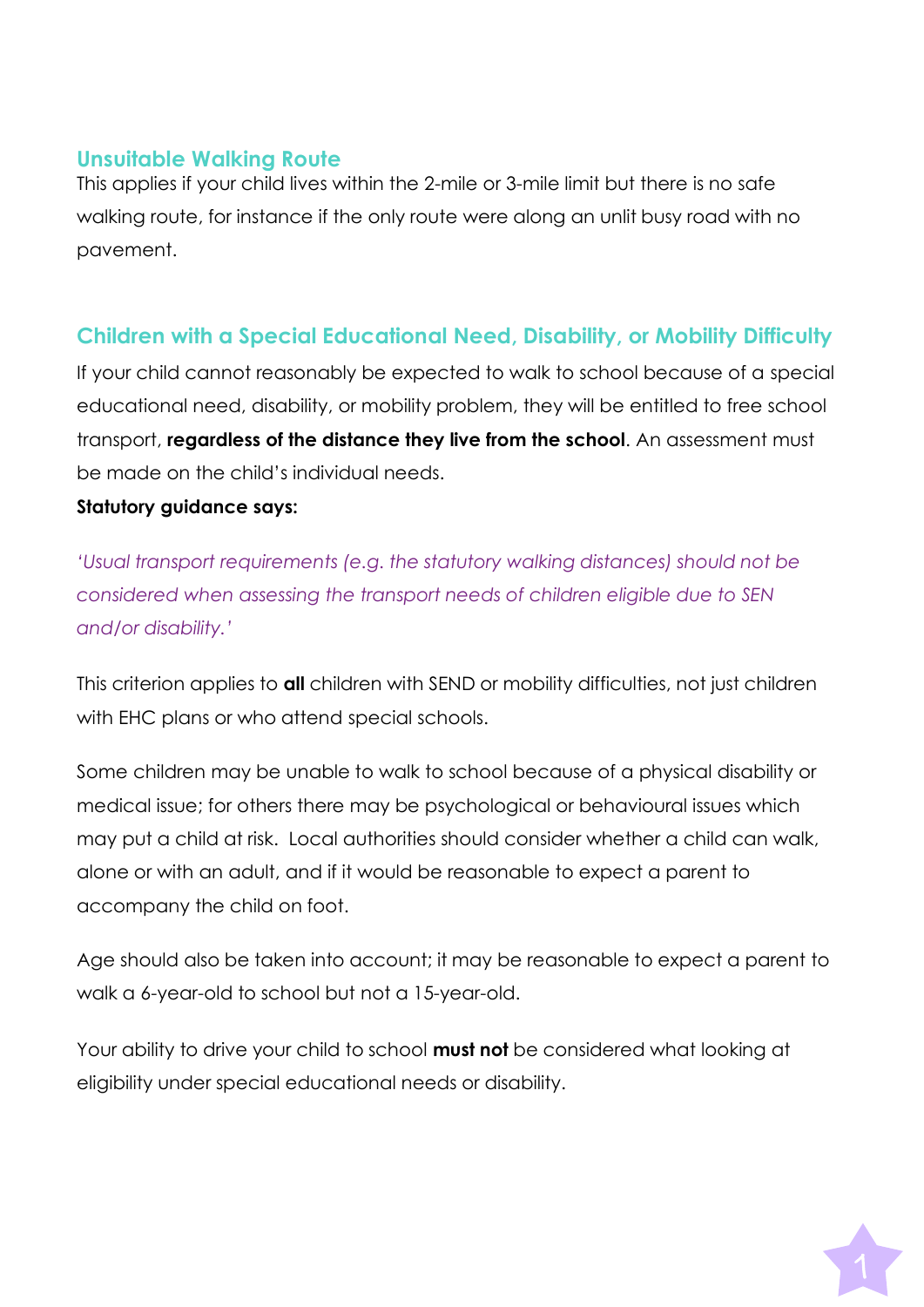#### **Families on Low Income**

If your family is on a low income, the distance criteria are more generous by lowering the statutory walking distance for over eights and extending the range of schools. You will meet the criteria for low income if your child is eligible for free school meals or you are on the maximum amount of working tax credit or equivalent under Universal Credit. Your child will then be eligible for free travel if they are:

- *age 8-10 living over 2 miles from the nearest suitable school*
- *age 11-16 living within 2 and 6 miles of school if it is one of the three nearest suitable schools.*
- *age 11-16 living between 2 and 15 miles of the nearest school preferred on the grounds of religion or belief.*

#### **Qualifying Schools**

To be entitled to free school transport, your child must attend a 'qualifying school'.

#### These are:

- *state maintained schools*
- *academies, free schools and pupil referral units*
- *an independent school named in section I of your child's EHCP. You can't get school transport if your child does not have an EHCP and is placed at an independent school at your own expense.*

Eligibility for transport is considered to the nearest suitable school only.

#### **Alternative Provisions**

If your child is on roll at a mainstream school but has been placed in a pupil referral unit temporarily then they may get school transport if they meet the eligibility criteria, even if they don't qualify for their usual school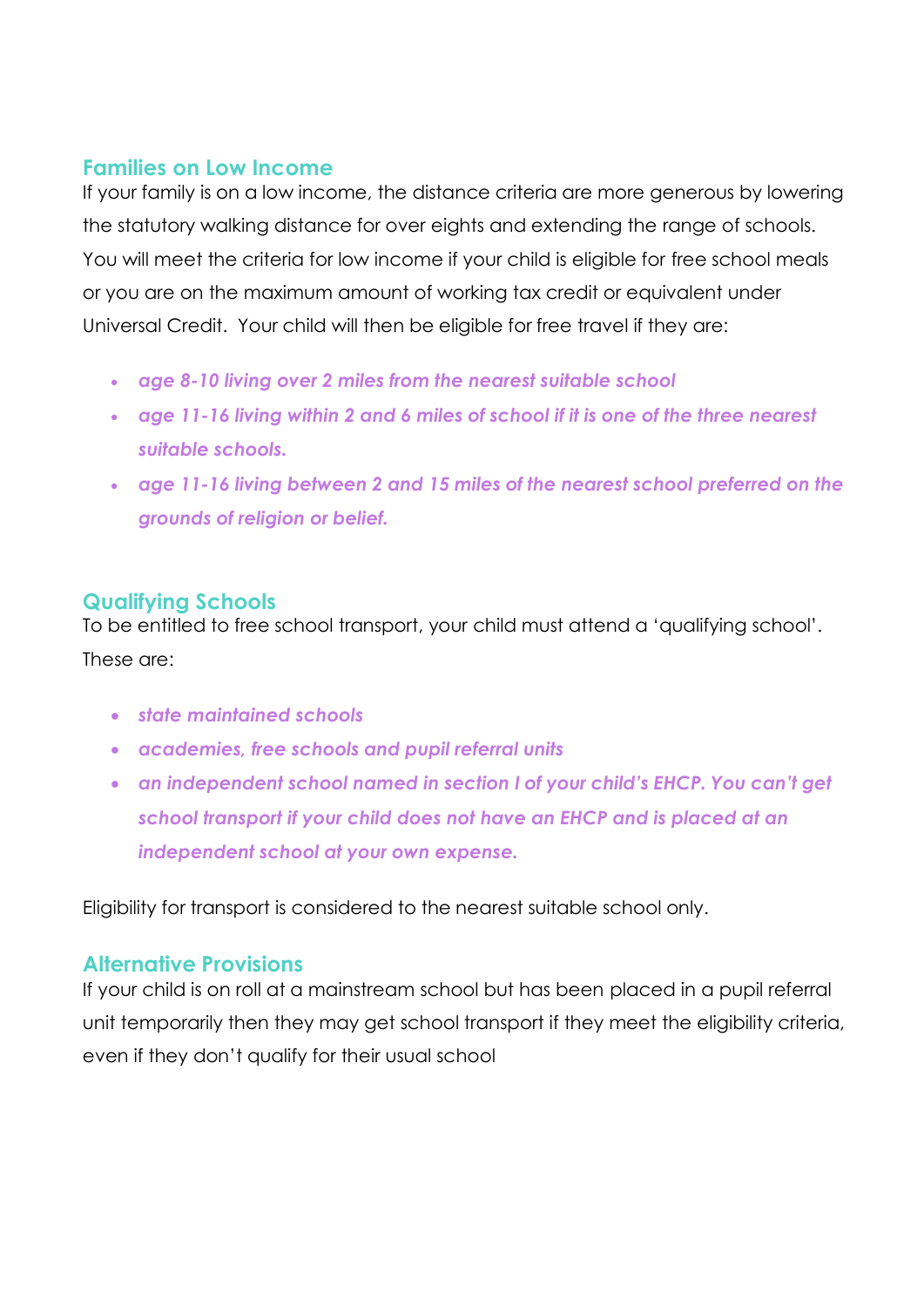#### **Under Fives**

Most children now start school in the September after their fourth birthday. There is however no duty to provide transport until children reach compulsory school age the term after they turn five.

Your local authority may provide transport for four-year olds in reception class if they will be eligible when they are five. If you are turned down, it may be possible to challenge a decision on equality grounds if your four-year-old has to attend a school at some distance from home, rather than their local mainstream school

# Children With EHC Plans – School Preference

If your child has an EHC plan, you have a right to have your preferred school named in section I if it meets specific criteria, including suitability and efficient use of resources.

If the EHC plan names your preferred school with no conditions and it is the only school named, then it automatically counts as the closest suitable for transport purposes, and the local authority must provide free school transport if your child is eligible.

Sometimes however, the local authority may consider that another school nearer to home is also able to meet your child's needs and that the additional transport to your preferred school would cost too much. The local authority may then either:

- *name the further school as parental preference but state in the EHCP that there is a closer suitable school, and the parent will be responsible for school transport*
- *name the closer school only.*

The local authority should not refuse to name your preference if there would only be a small cost difference. If you are not happy about the named school, you can appeal to the SEND tribunal.

We recommend that you seek independent advice if you disagree with the local authority about the right school for your child.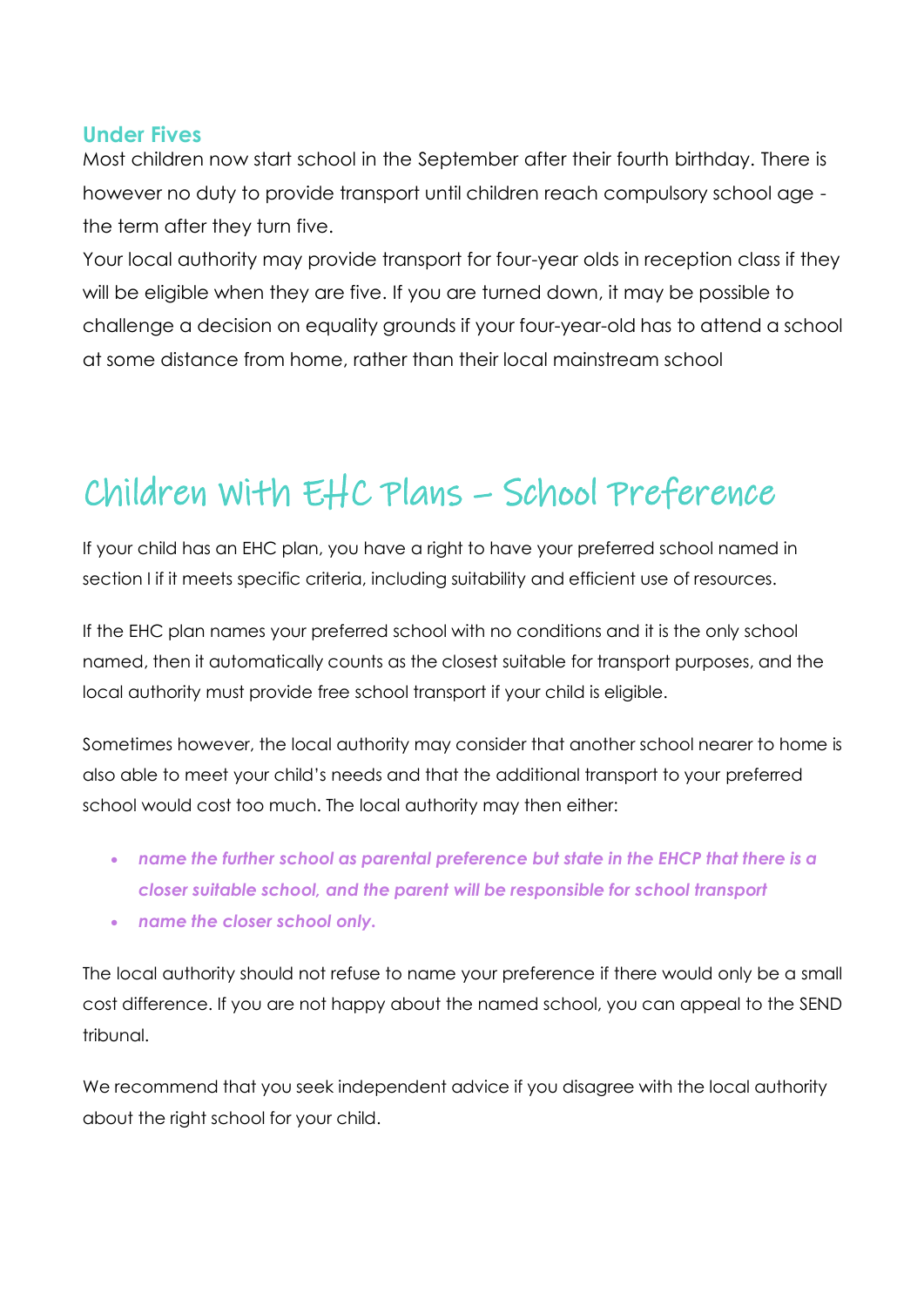# Including Transport in EHC Plans

If your child has an EHC plan, you do not need to be concerned if transport is not mentioned, as eligibility is covered under general education law. Transport does not normally count as special educational provision. It may be included only in exceptional circumstances for children of compulsory school age. This might be where specialised arrangements are necessary to enable the child to access education.

### **Residential Placements**

If your child attends a residential school named in an EHC plan, your local authority should make reasonable travel arrangements. This might be direct transport or reimbursement of travel costs. There's no legal definition of what would be reasonable, but we would expect the minimum to be weekly transport for weekly boarders and at the beginning and end of holidays for termly boarders. Your local authority may fund additional visits by parents or expenses for attendance at annual reviews.

### **Transport Outside of The Normal School Day**

The legal entitlement for transport is for the beginning and end of the normal school day only. You don't have a right to special arrangements to enable your child to attend appointments or after-school clubs. If you do need flexible arrangements, it may be worth considering a personal travel budget or mileage allowance if you are able to take your child.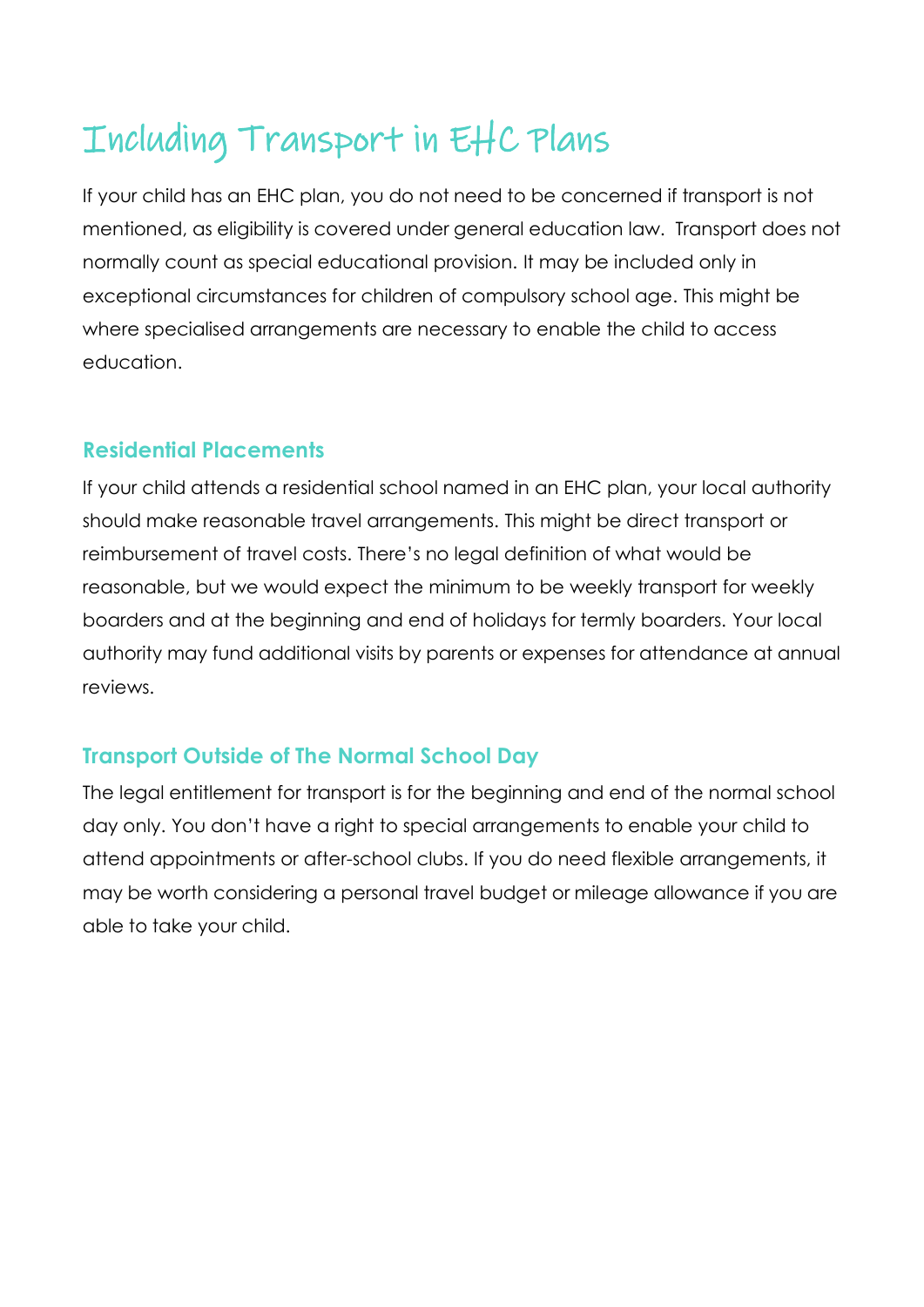## School Transport Options – Suitability

The duty on the local authority is to make suitable 'travel arrangements', which may not be door-to-door transport. Depending on the needs of your child you might be offered:

- *a bus pass for use on public transport*
- *travel training to enable an older child to walk or take public transport on their own*
- *a place on a dedicated school bus*
- *a shared taxi or minibus*
- *an individual taxi with or without an escort.*

#### **also, with your consent only**

- *a mileage allowance or personal transport budget.*
- *a walking escort.*

Some families like the flexibility of a personal transport budget to enable them to make their own arrangements. The local authority cannot however insist on this, even if you have a Motability car or your child gets higher rate mobility of Disability Living Allowance (DLA).

#### **The Duty of The Local Authority**

The local authority has a duty to provide suitable transport, which must be nonstressful. This is defined in case law as transport that enables a child:

*"to reach school without undue stress, strain or difficulty such as would prevent him from benefiting from the education the school has to offer, [...] [and] to travel in safety and in reasonable comfort".*

A bus pass and a programme of travel training may, for instance by appropriate for a young adult with moderate learning difficulties, but highly unsuitable for an 11 year-old with severe autism and sensory sensitivities, who may need door to door transport and an escort.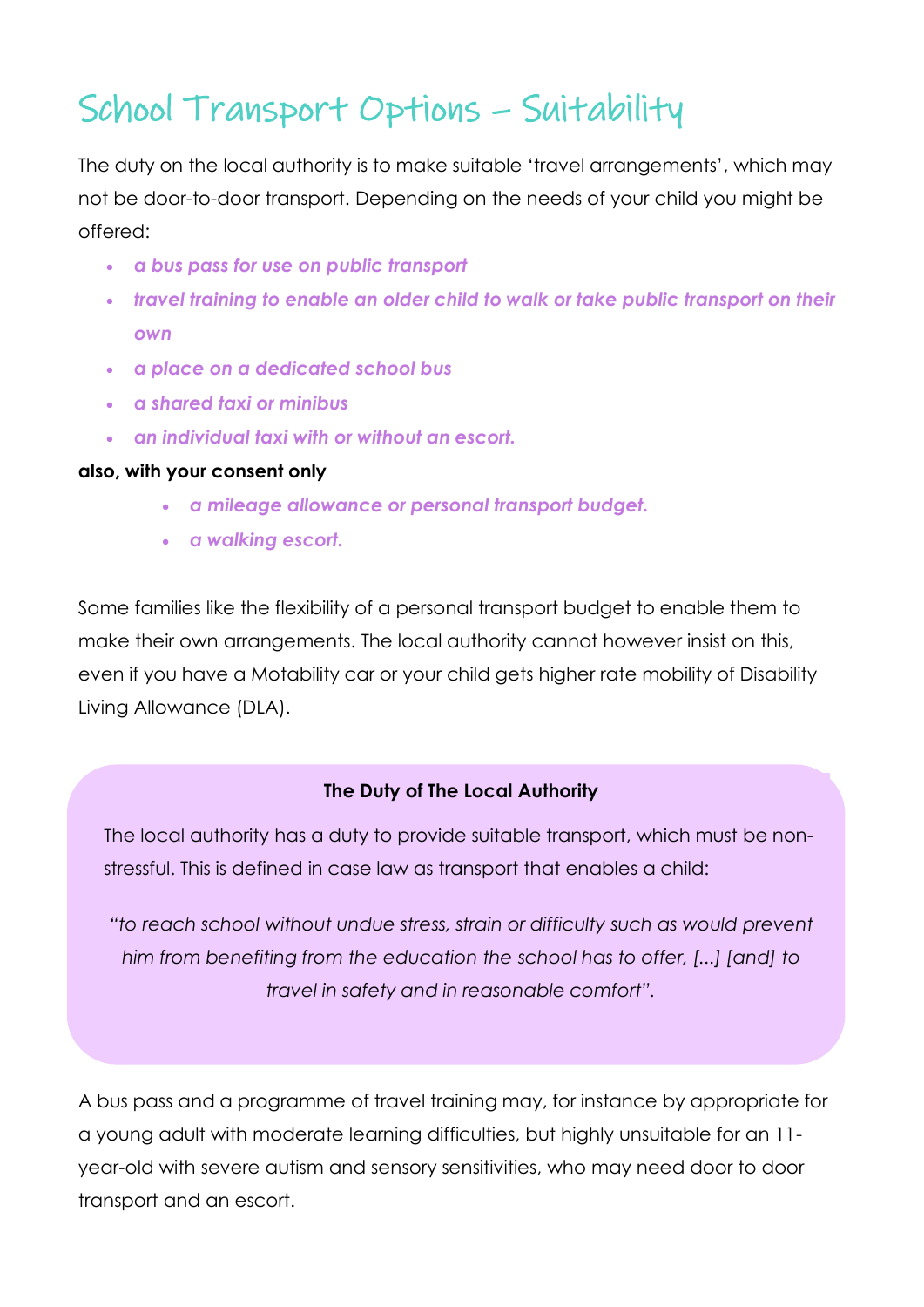# Staff Training

Some parents report that staff on school transport are caring and a full part of their child's education team. In other cases, however, drivers and escorts may be unaware of children's difficulties and are poorly trained to handle their behaviour. Guidance is clear that all staff should have up to date training including:

- *an awareness of different types of disability including 'hidden' disabilities*
- *an awareness of discrimination*
- *skills to communicate with children with different disabilities and to manage behaviour.*

Local authorities must also ensure that the necessary safeguarding checks are carried out.

# Applying for School Transport

You will probably need to apply formally for school transport to your local authority. Some local authorities require parents to reapply, either annually or at major transition points such as moving to secondary school. Information on how to apply should be on the local authority's website and 'local offer' site.

You should include as much information as you can with your application. It's important to show that your child meets the eligibility criteria. If you are applying under the SEND criterion, explain in detail:

- *why your child is not able to walk to school, both physical reasons and any need for close supervision*
- *give details of the actual journey on foot and how your child would be affected*
- *If you have professional evidence about your child's walking ability or the difficulties they have in public places, include that too.*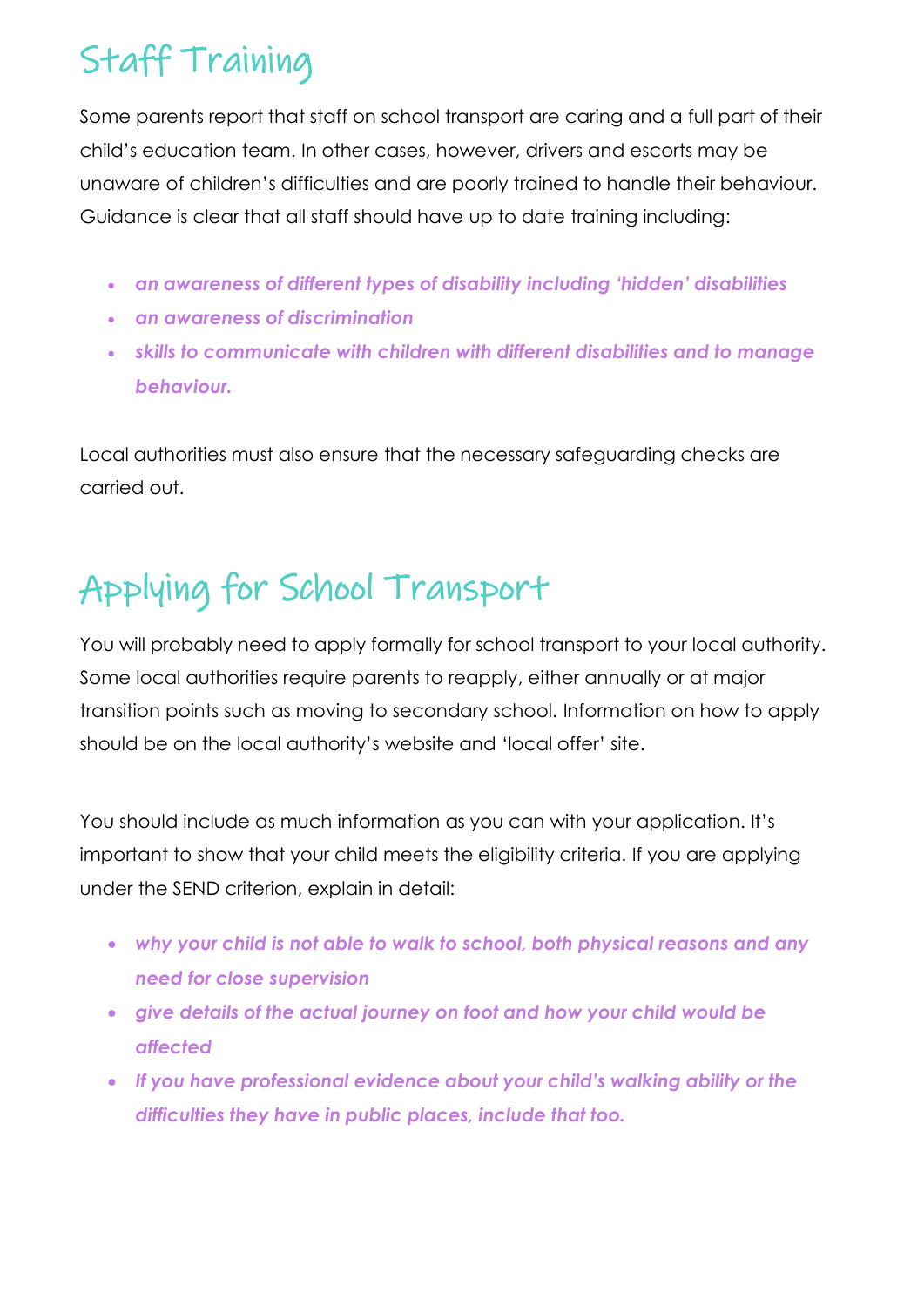### Challenging Decisions **Local Appeal**

You may be unhappy with a local authority decision on school transport, either because they have decided your child is not eligible or you consider that the transport offered is not suitable. Your local authority should have a complaints and appeals procedure for transport decisions, and this should be published alongside the transport policy. Statutory guidance recommends a 2-stage procedure involving an initial review by a senior officer followed by an independent appeal panel However there is no legal requirement to follow this.

If you are not happy with the outcome of the local appeal process, you may be able to take matters further to the Local Government Ombudsman (LGO). You can do this if you think the local authority did not follow proper procedure in the appeal, or that the decision was not in keeping with the law. The LGO has issued a focus report on school transport which gives examples of somecases they have dealt with.

It may be possible to take legal action against the local authority via the judicial review process. It is important to get independent legal advice before taking this step.

### **SEND Tribunal**

If there is a dispute over the closest suitable school and the local authority has put more than one school in section I of the EHC plan or a note to say that parents will be responsible for school transport, you can appeal to the SEND tribunal to have your preference named as the only school.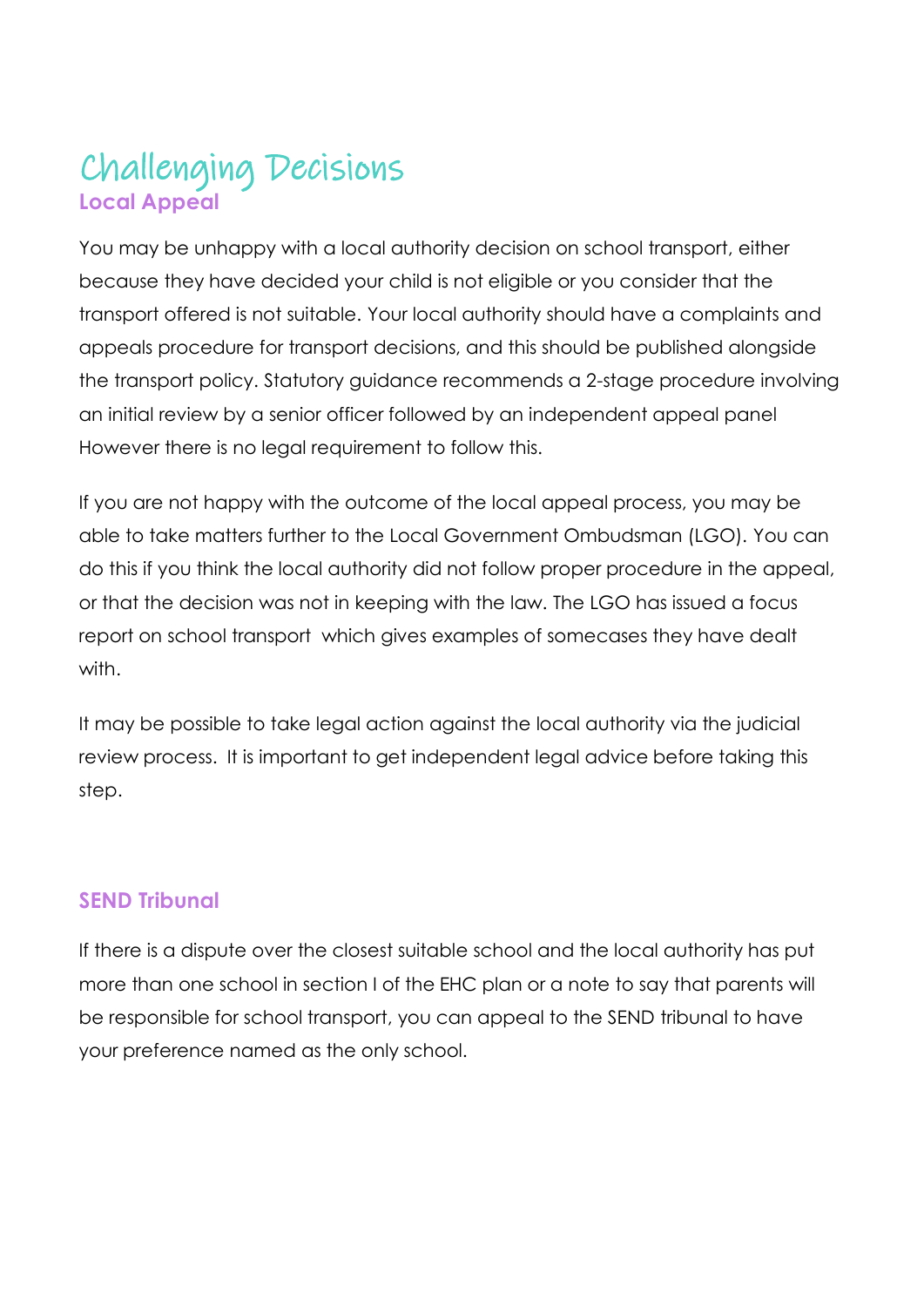### Further Information



**Information:** You may find it helpful to look at our other leaflets and information on our website, social media channels and through our workshops and courses. We have some downloadable resources. If you can't find the answers to your questions, you can get in touch by phone, text or email – **you choose** which works best for you.



**Advice:** We provide unbiased information and advice about what the law says, the local authority's policies and procedures, and about the policy and practice in local schools or other settings. We do not take sides or tell you what to do, we will help you get the information you need to make your **own choices**.



**Support:** We can help you by **listening** to your views and concerns, whilst working with you to explore your options. We can help you with preparation for meetings, with letters, forms and reports and support you to have the confidence to **express your views**.